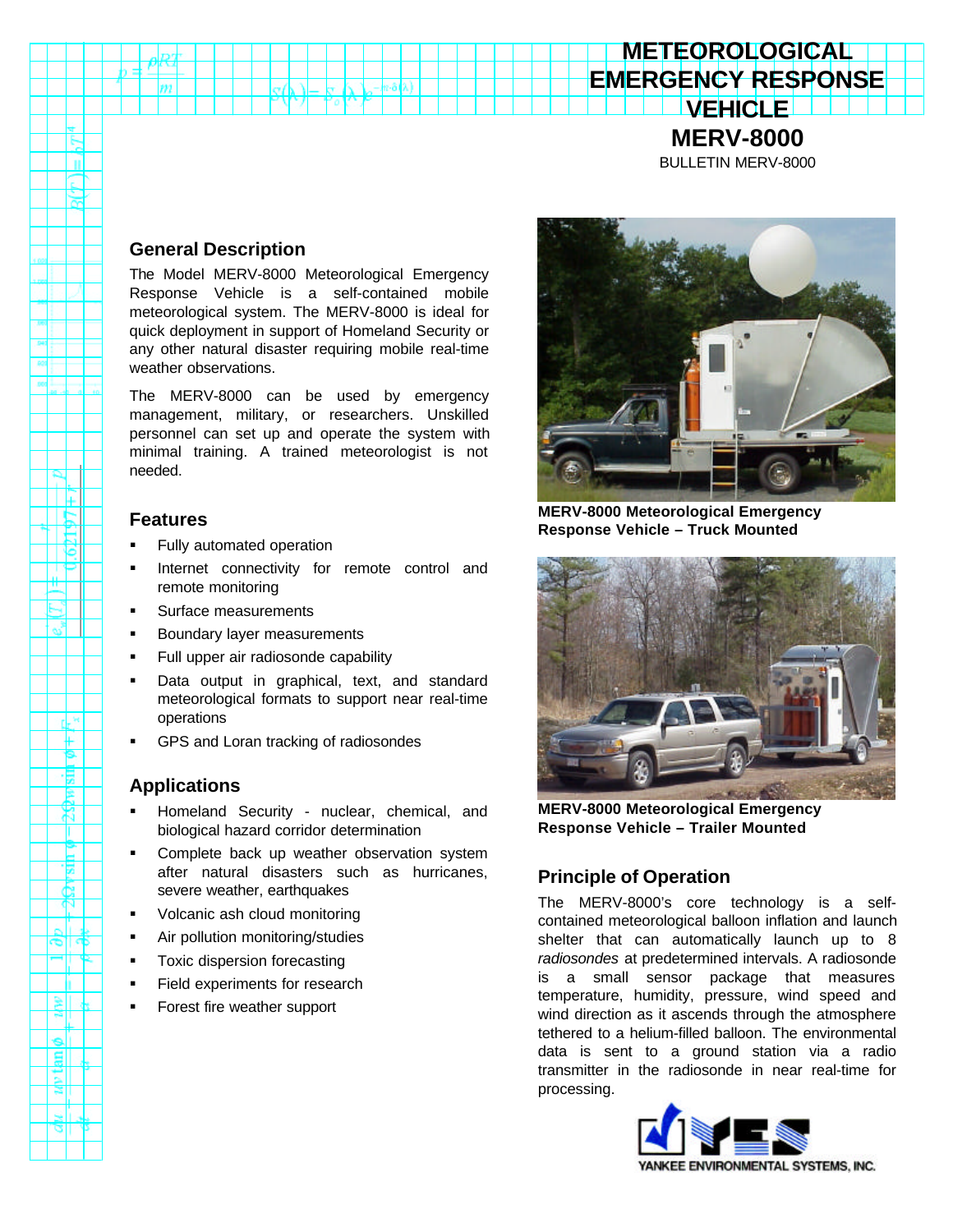

**Balloon and radiosonde in flight. The radiosonde is tethered to the balloon by about 100 ft of string.**

The vehicle includes a surface weather station Model TMS-7000 that includes sensors for temperature, humidity, pressure, wind, and solar radiation. These sensors can be mounted on the vehicle or a short distance away via a tripod.



**Thermohygrometer with pressure sensor mounted on back of MERV provides surface temperature, dew point, and barometric pressure.**



**Anemometer and wind vane mounted on roof of MERV provides surface wind speed and direction.**

The MERV-8000 radiosonde system allows users to automatically release up to 8 radiosondes at user selected times. This can be done on-site or remotely. The radiosonde system works in conjunction with the other sensors that are all data logged in the YESDAS (Yankee Environmental Systems Data Acquisition System). All systems are accessed via a web browser and the data is presented using the YESDAQ Data Visualization Software. The data can then be ingested into most atmospheric models for various emergency applications.

### **Emergency Management Support**

Knowing "which way the wind is blowing" is not necessarily a simple parameter that emergency managers can use to get people out of harms way. The atmosphere is three-dimensional which means toxins/particulates can be dispersed and transported vertically as well as horizontally. Most toxins are released in the *Boundary Layer*. The boundary layer is defined as the lowest 3000 m (10,000 ft) of the atmosphere but is quite variable and can be as low as a few hundred meters (1,500 ft). Toxins in the boundary layer are transported horizontally by the mean wind speed and direction and vertically by turbulence. On a hot summer day, more toxins may be transported vertically than horizontally. This is just one reason why only measuring the surface winds will not provide enough information to make informed

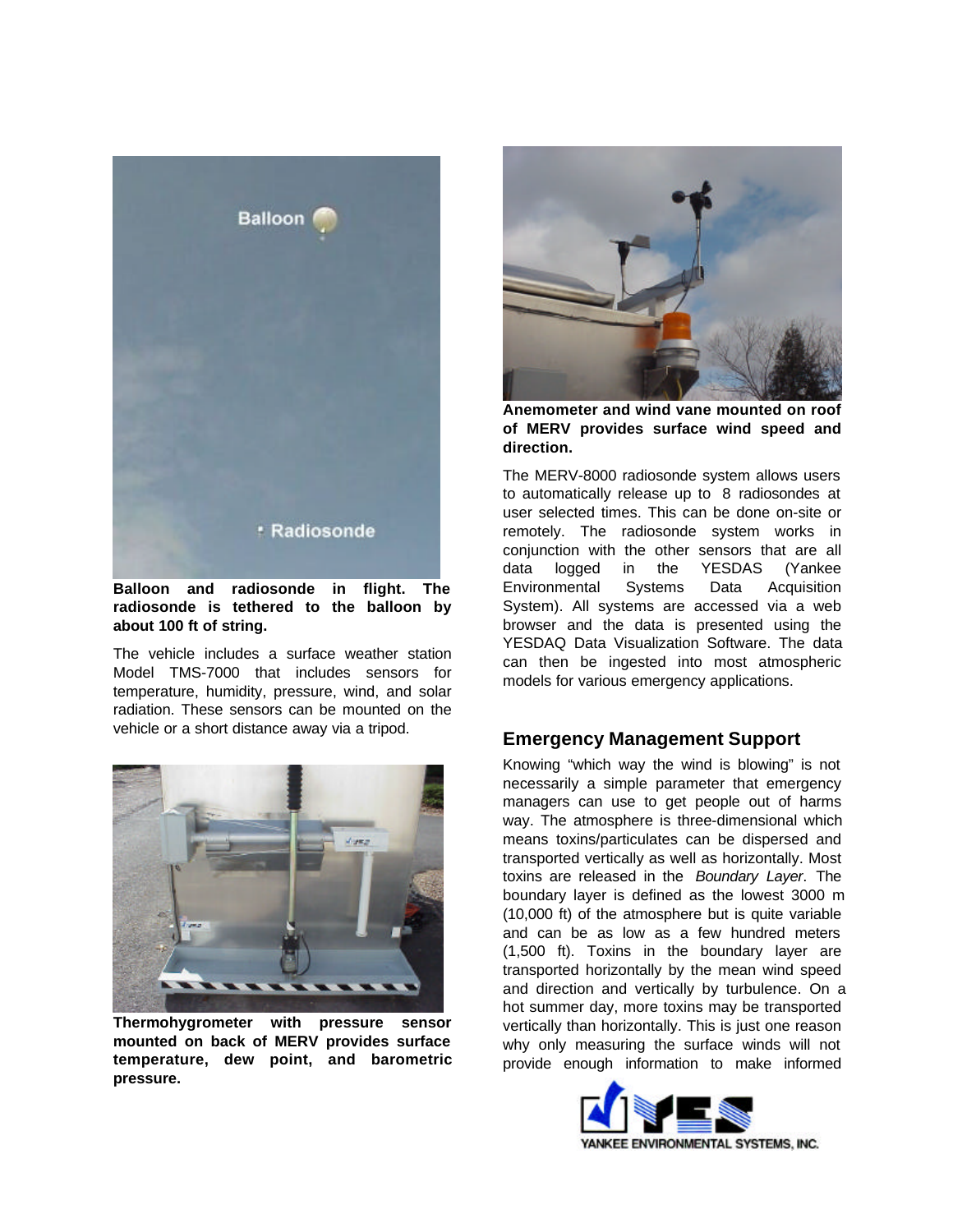decisions about the "toxic corridor" that emanates from the source of the toxic substance. By using a radiosonde in conjunction with surface instrumentation, the vertical transport as well as the horizontal transport can be identified. Graphical and textual data can be viewed for every radiosonde launched from the MERV and then formatted for use in weather prediction models.



#### **Graphical display of radiosonde data showing temperature and dew point versus height. "Turbulence" parameters are shown in the upper right hand corner of chart.**

The "turbulence" parameters are computed for every radiosonde flight providing an indication of the amount of unstable air present. These parameters are useful to help determine how much mixing of the air is taking place and may provide some information on the surface concentration of the toxin.

When the air is **stable**, the boundary layer is shallow and can create a low altitude vertical "cap" forcing the toxins to remain trapped and concentrated near the ground and near the source.



**Wind flow in a stable atmosphere showing a high concentration near the ground.**

When the air is **unstable**, the boundary layer is deep and allows the toxins to rise higher in the atmosphere resulting in less concentration near the ground. The toxins are more widely dispersed, especially vertically.



**Toxins dispersed upward** 

**Wind flow in an unstable atmosphere lifts the toxin into the atmosphere resulting in less concentration near the surface.**

When the air is **neutrally unstable**, the boundary layer is not shallow and there is little vertical motion (rising air). This keeps the toxins relatively low in the atmosphere resulting in less concentration near the source but dispersion over a larger area. The toxins are typically carried further downwind of the source.



**Wind flow in a neutrally stable atmosphere allows the toxins to be carried further from the source by the mean horizontal wind.**

## **Optional Sensors**

Besides a full radiosonde vertical profile, an optional Model ATW-9500 Automated Tetheredsonde Winch can be deployed with the MERV to provide continuous and instantaneous temperature, humidity, and winds every 250 meters up 1500 meters altitude.